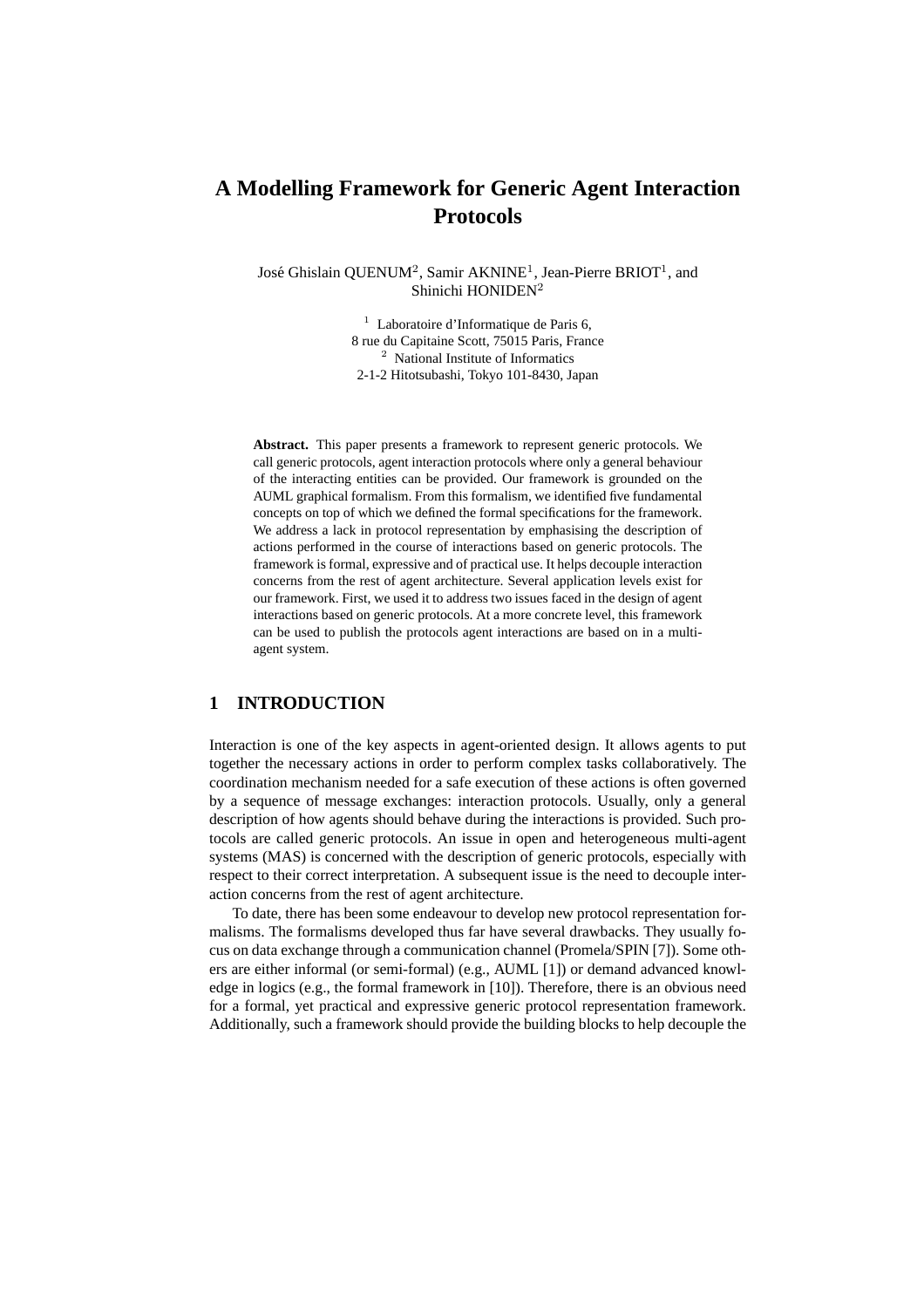interaction concerns from the rest of agent architecture. We address this need in this paper.

The solution we arrived at is a framework for the description of generic protocols. It complies with most of the criteria required of a conversation policy in [6]. The philosophy of our framework is to start from AUML, which is a well established agent interaction representation formalism. But we depart from AUML by addressing the lacks and incompleteness which limit it. A common trend in protocol representation consists of describing only the sequence of message exchanges. However, some actions are needed to produce these messages and handle them when received. As we will see later, some actions might be executed beyond the communication level during an interaction. Thus, in addition to the description of message exchange, our framework introduces the description of actions needed in the course of an interaction. This provides us with the ability of describing the behaviour agents will exhibit while playing a role in a protocol. A particular aspect in our framework is our focus on generic protocols. This keeps us from providing a complete representation for actions. We introduced action categories to fix this weakness.

Our framework offers several advantages. It builds on the graphical representation in AUML, which eases the message exchange perception for human designers. In addition, it offers the means to depict what happens beyond the message exchange level. The framework is expressive, formal and of practical use for protocol representation. Particularly, we offer at least the same expressiveness as in AUML (and its extensions) without introducing new control flows. Rather, we only use event description and (if necessary) three connectors: *and*, *or* and *xor*. We also ease the implementation of protocols in our framework by providing a XML representation. As an application, we used our framework to address two issues in agent interaction design of open and heterogeneous MAS: (1) an automatic derivation of agent interaction model from generic protocol specifications, in order to address the issue of consistency during interactions based on generic protocols in an heterogeneous MAS; and (2) an analysis of generic protocol specifications in order to enable agents to dynamically select protocols when they have to perform a task in collaboration. A more practical usage of our framework is the possibility to publish protocol specifications for agent interactions in a MAS.

The remainder of this paper is organised as follows. Section 2 discusses some related work. Section 3 introduces the fundamental concepts we use in the framework and presents both the specifications and their semantics. Section 4 discusses some properties one can check for a protocol represented following this framework. Finally, section 5 concludes the paper.

## **2 RELATED WORK**

Several formalisms have been developed to represent interaction protocols. In this section, we discuss the most suitable ones for agent interaction.

AUML [1] and its extensions are graphical frameworks for protocol diagram representation. These frameworks, though practical and easy to use, are informal (or semi formal). It is then hard to check properties or even define the semantics of a protocol represented in these formalisms. [15] and [2] automate the translation process from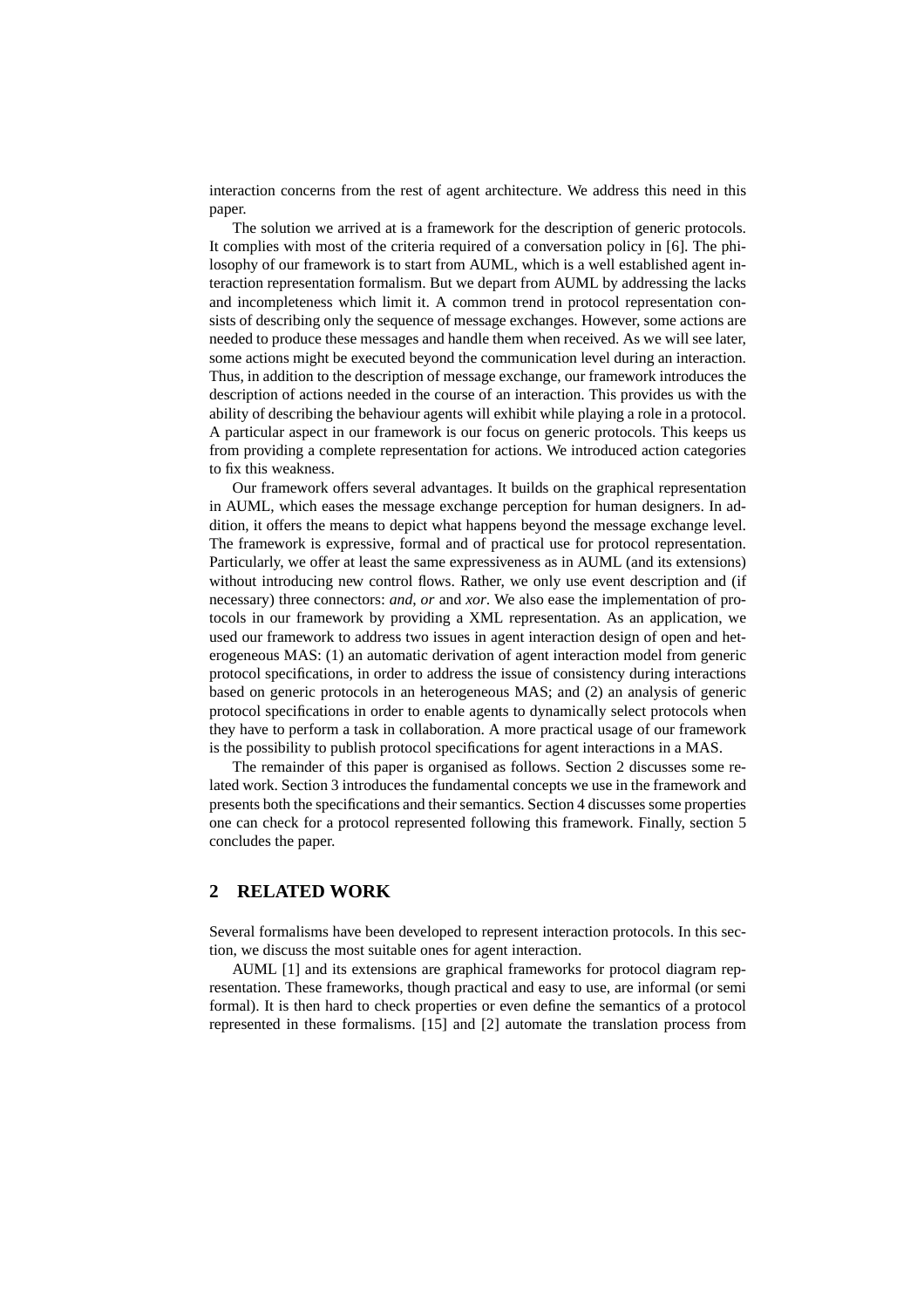AUML to a textual description, which is more machine readable. The advantage of this automatic translation, though undebatable, is weakened by many other AUML original limitations, f.i., the lack of emphasis on action representation in protocol representation.

Some formal frameworks have been proposed for protocol representation. [14] defined a framework using concepts similar to ours. However, in our case agents are not represented in protocol specifications. They are expected to play (in a protocol configuration and instantiation standpoint) roles at runtime. [10] made significant advances in the area of protocol representation for agent interaction. This work developed a formal framework which combines Propositional Dynamic Logic and belief and intention modalities (PDL-BI). The framework covers a broad spectrum of issues related to agent interactions. However, it requires advanced knowledge in logics. In our opinion, logics is useful to define the semantics and check some properties for protocols. But due to the complexity it may introduce, we believe that it should be hidden at the specifications stage, as usually done in programming languages. Additionally, PDL-BI focuses on the messages exchange. But, as we showed above, agent interaction protocols demand more than message exchange.

IOM/T [3] is a more recent language for interaction representation. Our work, though sharing some similarities with IOM/T, departs from it on the following points. Firstly, we focus on generic protocols, where we consider generic actions. Secondly, the behaviour of the agents in IOMT/T (the actions they perform) is not associated with the events which occur in the MAS. Thirdly, the language is Java-like. However, we believe that a protocol description language is supposedly a declarative one. Especially for open and heterogeneous MAS. We address this need in this paper by developing a formal framework for generic protocols representation. Our framework is a declarative language and offers expressiveness as well as ease of use.

## **3 THE FRAMEWORK**

We introduce the fundamental concepts our framework is based on. Then, we present the specifications and the semantics of these concepts.

#### **3.1 FUNDAMENTAL CONCEPTS**

Our framework is based on the AUML protocol diagram. Thereof, we identified five fundamental concepts: *protocol*, *role*, *event*, *action* and *phase*. A graphical illustration of these concepts is given in Fig. 1.

#### **Definition 1. Protocol**

*A protocol is a sequence of message exchanges between at least two roles. The exchanged messages are described following an Agent Communication Language (ACL) e.g., FIPA ACL [5], KQML [9].*

More formally, a protocol consists of a collection of roles  $R$ , which interact with one another through message exchange. The messages belong to a collection M and the exchange takes place following a sequence,  $\Omega$ . A protocol also has some intrinsic properties Θ (attributes and keywords) which are propositional contents that provide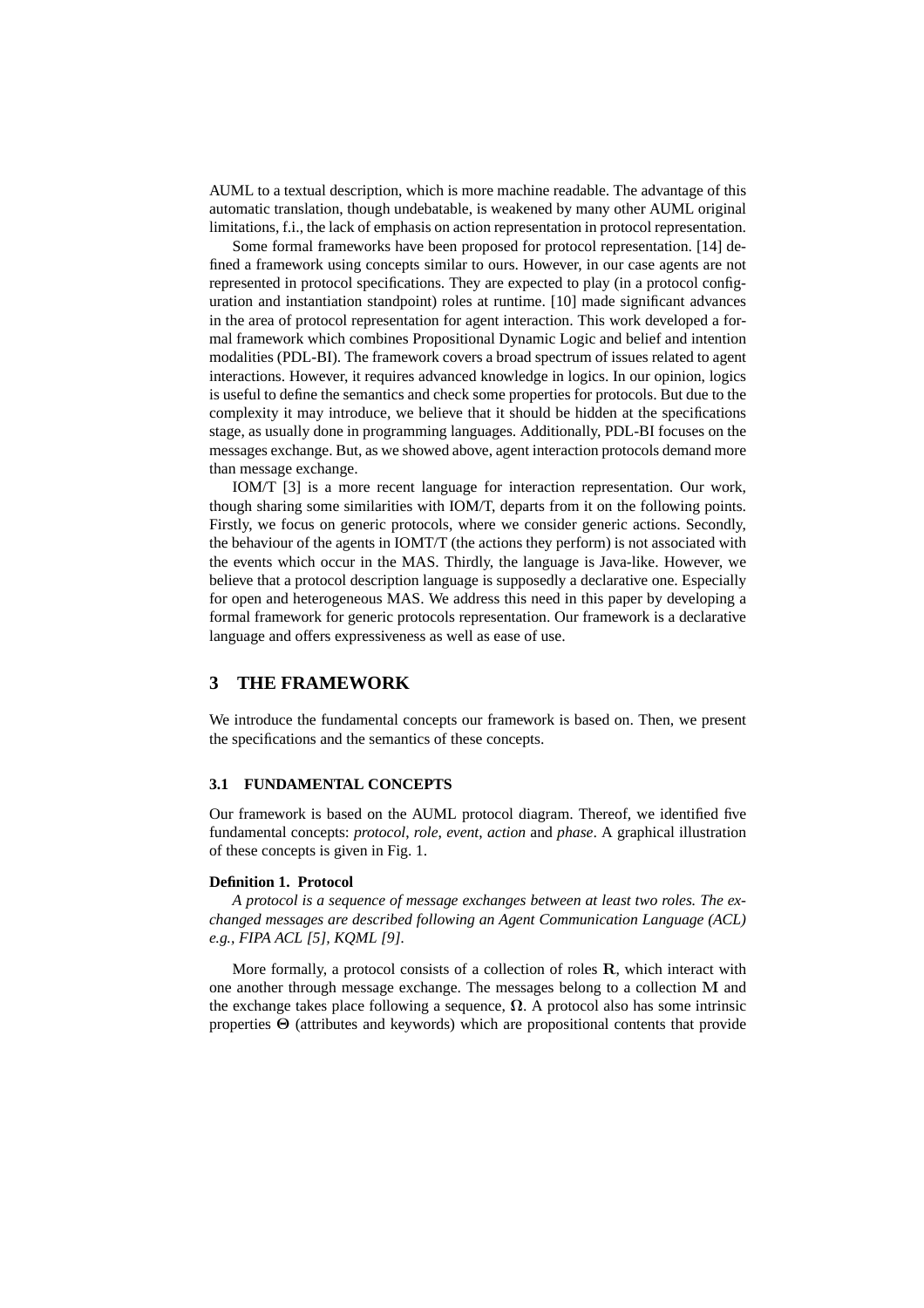

**Fig. 1.** Graphical illustration of concepts in generic protocols.

a context for further interpretation of the protocol. We note  $p \stackrel{\text{def}}{=} \langle \Theta, R, M, \Omega \rangle$ . In  $\Omega$ , the message exchange sequence, each element is denoted by  $r_i \xrightarrow[a_{\alpha},m_{k-1}]} r_j$ , to be interpreted as "the role  $r_i$  sends the message  $m_k$  to  $r_j$ , and that  $m_k$  is generated after action  $a_{\alpha}$ 's execution and the prior exchange of  $m_{k-1}$ ". Additional elements may be introduced in this representation, but we do not discuss them in this paper.

### **Definition 2. Generic Protocol**

*A generic protocol is a protocol wherein the actions which are taken, to handle, produce the contents of exchanged messages, etc. cannot be thoroughly described. A complete description of these actions depends on the architecture of each agent playing a role in the protocol.*

Note that the attributes and keywords we use in the current version have been identified from our experimentations. Currently, we only use three attributes: *class*, *return value* and *participants count*. *class* is the type of processing performed through the execution of an interaction based on this protocol (e.g., we use *request* to denote that the participant performs some task on behalf of the initiator). *return value*, when any, depicts how the final result is represented. *participants count* is the number of distinct participant roles in the protocol. As for keywords, several ones can be used in the current version. For example, *IncrementalProcess* means that some partial results may be considered for the ongoing process. Some more experiments are needed to extend these attributes and keywords.

Each of the communicating entities is called a role. Roles are understood as standardised patterns of behaviour required of all agents playing a part in a given functional relationship in the context of an organisation [4].

**Definition 3. Role** *In our framework, a role consists of a collection of phases. As we will see later in Section 3.2, a role may also have global actions (which are executed outside all phases) and some data other than message content,* variables*.*

 $\forall r \in R, r \stackrel{\text{\tiny def}}{=} <\Theta_r, P_h, A_g, V>,$  where  $\Theta_r$  corresponds to the role's intrinsic properties (e.g., cardinality) which are propositional contents that help further interpret the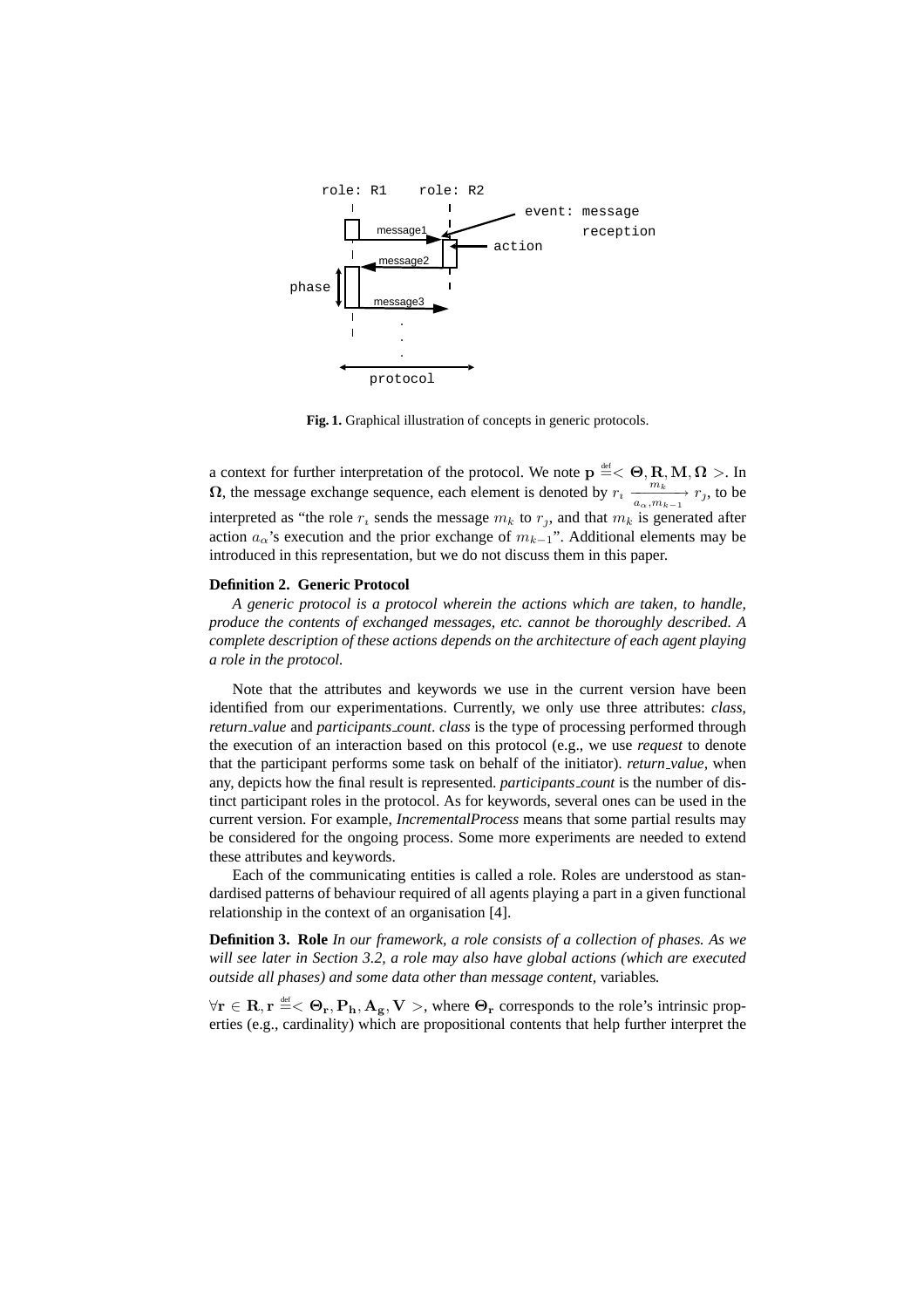role,  $P_h$  the set of phases,  $A_g$  the set of global actions and V the set of variables. The roles can be of two types: (1) *initiator*, the unique role of the protocol in charge of starting its execution; (2) *participant*, any role partaking in an interaction based on the protocol.

The behaviour of a role is governed by events. An event is an atomic change which occurs in the environment of the MAS. An informal description of the types of events we consider in our framework is given in Table 1. A more formal interpretation of these events is discussed in Section 3.3. The behaviour a role adopts once an event occurs is described through actions.

| <b>Event Type</b>     | <b>Description</b>                                                     |
|-----------------------|------------------------------------------------------------------------|
| Change                | The content of a variable has been changed.                            |
| Endphase              | The current phase has completed.                                       |
| Endprotocol           | The end of the protocol is reached.                                    |
|                       | <i>Messagecontent</i> The content of a message has been constructed.   |
| Reception             | A new message has been received.                                       |
|                       | <i>Variablecontent</i> The content of a variable has been constructed. |
| $\vert$ <i>Custom</i> | Particular event (error control or causality).                         |

**Table 1.** Event Types.

#### **Definition 4. Action**

*An action is an operation a role performs while executing. This operation transforms the whole environment or the internal state of the agent currently playing this role. An action has a category*  $\nu$ , a signature  $\Sigma$  and a set of events it reacts to or pro*duces.* We note  $a \stackrel{\text{def}}{=} < \nu, \Sigma, E>$ .

Since our framework focuses on generic protocols, we can only provide a general description for the actions which are executed in these protocols. Hence, we introduced action categories to ease the definition of a semantics for these actions. Table 2 contains an informal description of these categories. We discuss their semantics in Section 3.3.

**Definition 5. Phase** *Some successive actions sharing direct links can be grouped together. Each group is called a phase. Two actions share a direct link if the (or only a part of them) input arguments of one are generated by the other (f.i. when a* send *action sends the message generated in a prior action).*

### **3.2 FORMAL SPECIFICATIONS**

The formal specifications are defined through a EBNF grammar. Only essential parts of this grammar are discussed in this section. A thorough description of this grammar is given in Appendix A. In sake of easy implementation of generic protocols, we represent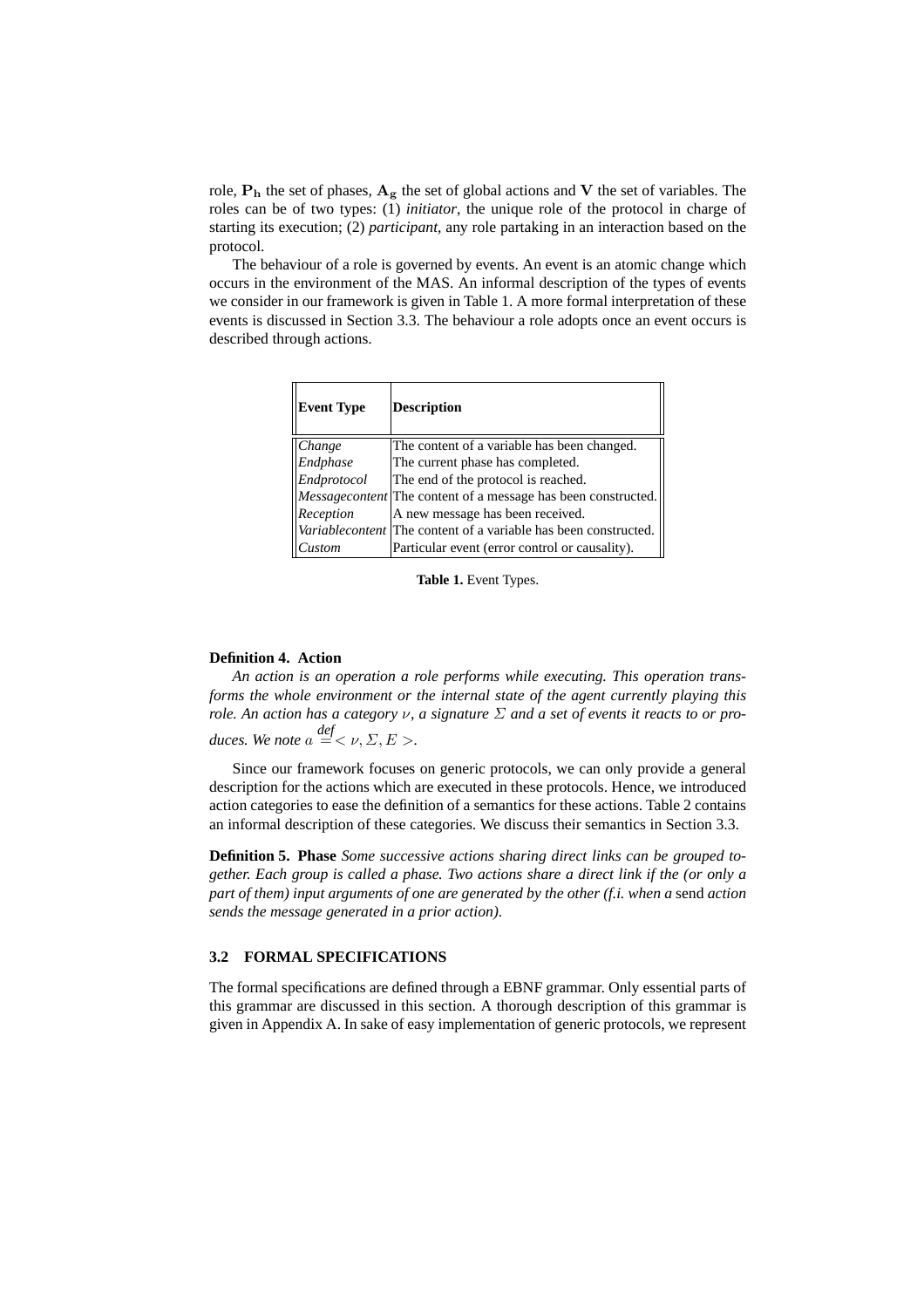|            | <b>Action Type Description</b>     |
|------------|------------------------------------|
| Append     | Adds a value to a collection.      |
| <br>Remove | Removes a value from a collection. |
| Send       | Sends a newly generated message.   |
| <b>Set</b> | Sets a value to a variable.        |
| Update     | Updates the value of a variable.   |
| Compute    | Computes a new information.        |

**Table 2.** Action categories.

them in XML in our framework. However, as XML is too verbose, a simpler (bracketbased) representation will be used for illustration in this paper.

**RUNNING EXAMPLE** We will use the Contract Net Protocol (CNP) [13] to illustrate the specifications we present. The sequence diagram (protocol diagram in AUML) of this protocol is given in Fig. 2. The labels placed on message exchange arrows in the figure are not performatives, but message identifiers.



**Fig. 2.** The Contract Net Protocol.

The rationale of the CNP consists of an initiator having some participants perform some processing on its behalf. But beforehand, the participants which will perform the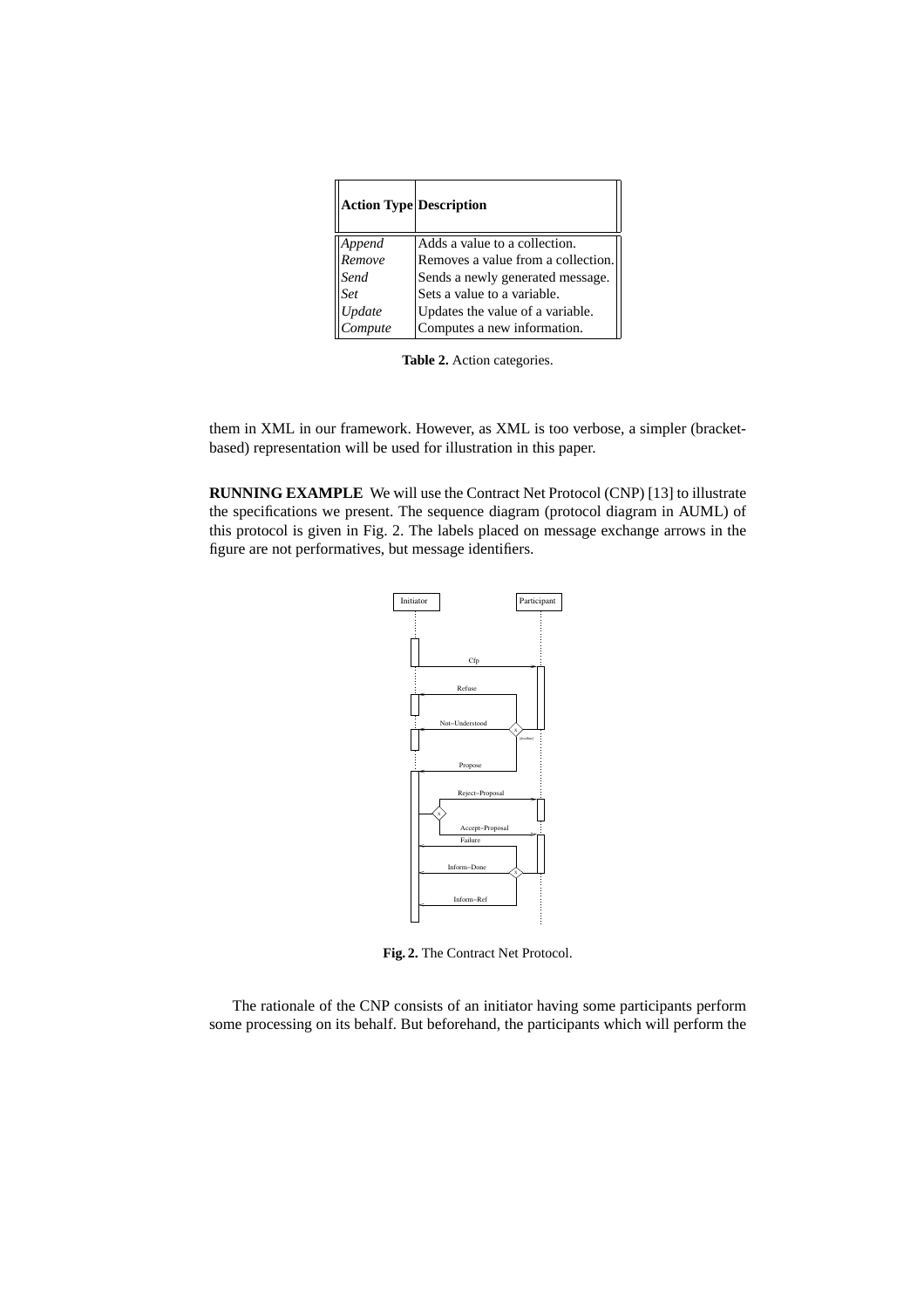processing are selected on the basis of the bids they proposed, in-reply to the initiator's call for proposals. When the selected participants are done with their processing, each of them notifies the initiator agent of the correct execution (or error occurrence) of the part it committed in performing.

**PROTOCOL** The following production rules define a protocol:

 $<$ protocol $>:=$  $<$ protproperties $>$  $<$ roles $>$  $<$ messagepatterns $>$ 

<protproperties>:=<protdescriptors><protattributes><protkeywords?>

<protdescriptors>:=<identifier><title><location>

<protattributes>:=<class><participantcount><return>

<protkeywords>:=<protkeyword+> <protkeyword>:="IncrementalProcess"|... An illustration of these rules is given as follows.

```
(protocol
(protocolproperties
  (protocoldesc ident='cnpprot' title='ContractNet' location='KqmlCnp.xml')
  (protocolattr class='Request' participantcount='1' return='operationresult)
  (protkeyws '...'))
(roles ...)
(messagepatterns ...))
```
As one can see from these rules, the exchange sequence  $\Omega$  is not explicitly specified. Actually, it is described through *send* actions in each role. When several messages can be sent, we use connectors *and*, *or* and *xor* to compose them.

**ROLE** Protocol diagrams only show the communication flow between roles. However, there may be some information beyond the communication level. For example, in the CNP, the action an initiator executes in order to make a decision upon the participants' bids is hidden behind the communication flow. Actually, this action exploits information from different participants of the protocol. Moreover, information like the deadline for bidding, cannot be extracted from any message content. Then, we introduced a global area for each role where we describe actions which are beyond the communication flow, as well as data which cannot be extracted from any message content. Note that actions relevant to the global area are no more associated with any phase. The production rules hereafter define a role.

<roles>:=<role><role>|<roles><role>

<role>:=<roleproperties><variables?><actions?><phases>

<roleproperties>:=<roledescriptors><roleattributes><rolekeywords?>

<roledescriptors>:=<identifier><name>

<roleattributes>:=<cardinality>

<variables>:=<variable+> <variable>:=<ident><type>

<actions>:=<action+>

Each role is described through its intrinsic properties (f.i., name and cardinality), its variables (pieces of information the role handles which are not extracted from any message content), its global actions and the phases the non global actions are grouped in.

In the example below, the *initiator* role of the CNP has three variables: deadline, bidsCol and deliberations. deadline contains the time when bidding should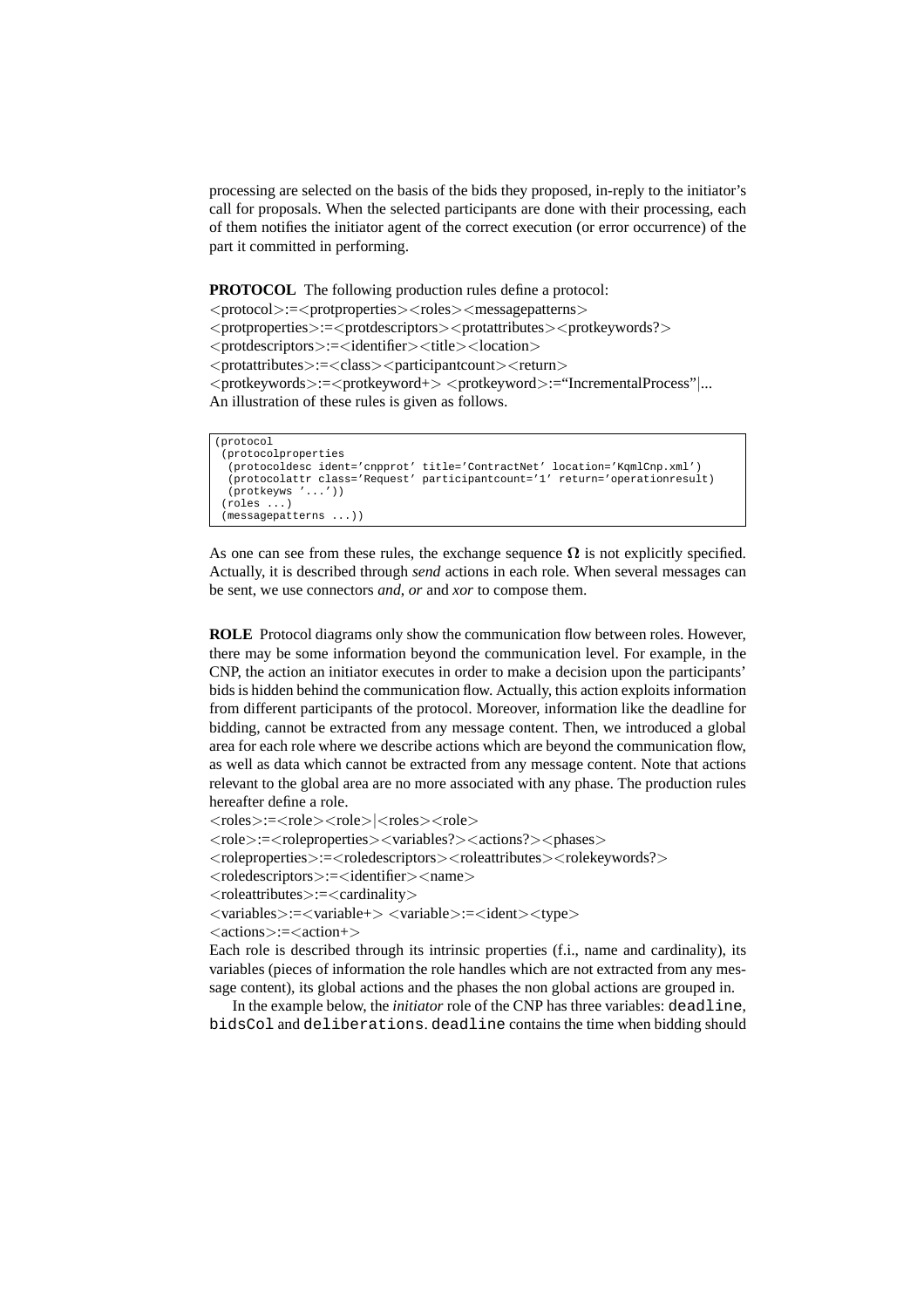stop. bidsCol is a collection where participants' bids are stored. deliberations contains the decision (accept or reject) the initiator made upon each bid. Each variable has an identifier and the type of the data it contains. The content of a variable is characterised using some abstract data types. We also use these data types to represent message content and action signature. String, Number and Char are some examples of the data types we use in our framework. The description of these types is out of the scope of this paper. The only global action in this role is named Deliberate. Through this action, the initiator makes a decision upon the participants' bids. Global actions are described in the same way like local (located in a phase) ones: category, signature and events. The description of Deliberate explains itself from the example. The special word *eventref* is used here to refer to an event defined elsewhere (*change* event which occurred against the bidsCol variable). As we will see later, this word sometimes introduces causality between actions.

```
(role ident='initiator'
(roleproperties (roledescriptors ident='initiator' name='Initiator')
  (roleattributes cardinality='1'))
(variables (variable ident='bidsCol' type='collection')
  (variable ident='deliberations' type='map')
  (variable ident='deadline' type='date'))
(actions(action category='compute' description='Deliberate'
  (signature (arg type='date' dir='in')
    (arg type='collection' dir='in')(arg type='map' dir='out'))
   (events (event type='change' dir='in' object='deadline' ident='evt0')
    (eventref dir='in' ident='evt5')
    (event type='change' dir='out' object='deliberations' ident='evt1'))))
  (phases ...))
```
**PHASE** As stated above, each phase is a sequence of actions that share some direct links. We use the following rules to define a phase:

 $<$ phases $>:=$  $<$ phase+ $>$ 

<phase>:=<actions>

```
<action>:=<category><description?><signature><events>
```
For example, in the initiator role of the CNP, the first phase consists of producing and sending the cfp message. This phase contains two actions: prepareCFP and sendCFP. prepareCFP produces the cfp message. It is followed by sendCFP which sends the message to each identified participant.

```
(phase ident='phs1'
 (actions (action category='compute' description='prepareCFP'
   (signature(arg type='date' dir='in')(arg type='any' dir='out'))
   (events (event type='variablecontent' dir='in' object='deadline')
    (event type='messagecontent' dir='out' object='cfp' ident='evt2')))
  (action category='send' description='sendCFP'
   (signature (message ident='cfp'))
(events(eventref dir='in' ident='evt2')
   (eventref type='custom' dir='out' ident='cus01')
(event type='endphase' dir='out' ident='evt3')))))
```
**MESSAGE** Though we did not define messages as a concept, we use them in the formal specifications because they contain part of the information manipulated during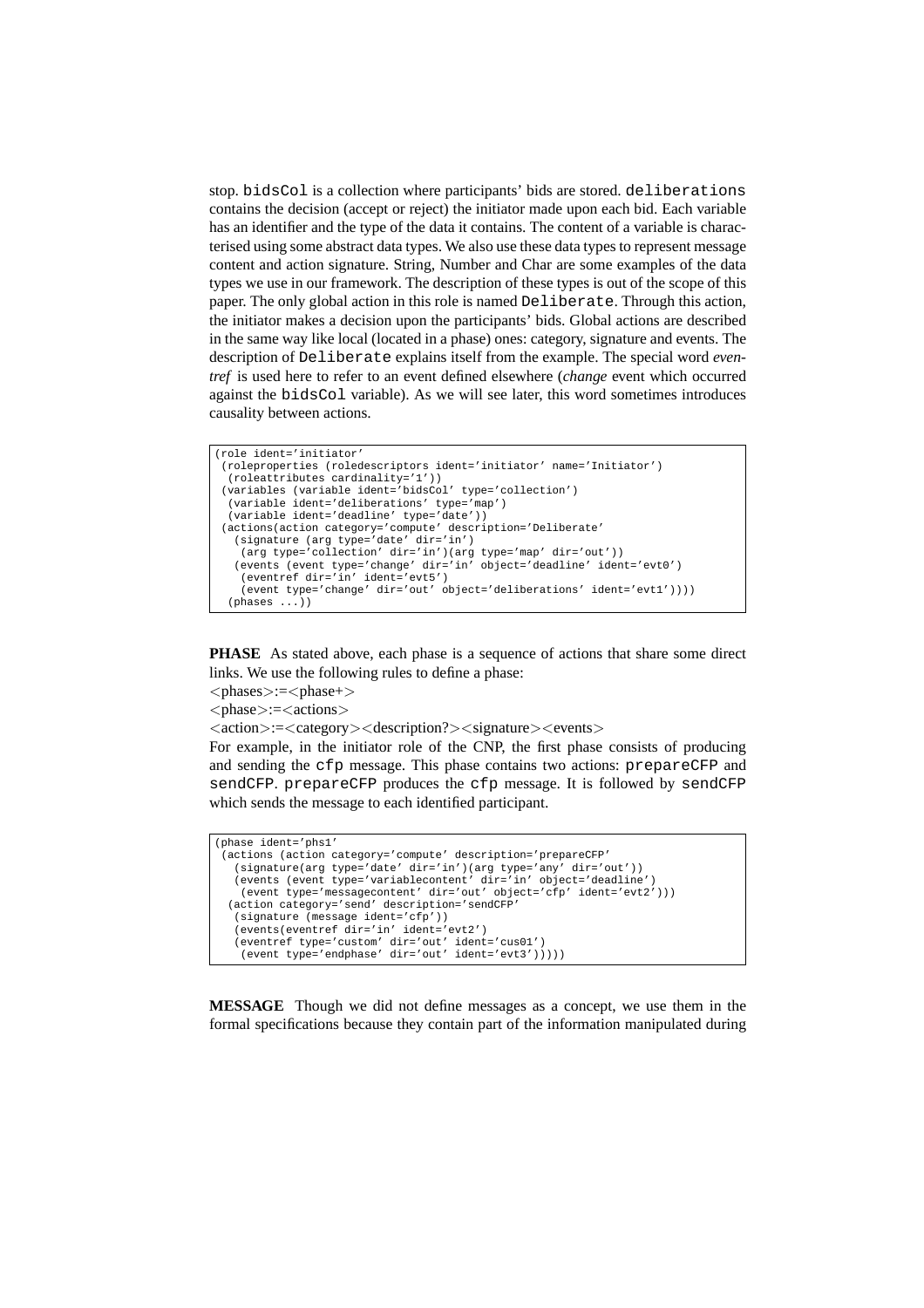interactions. The concept of message is well known in ACL, and their semantics is defined accordingly.

We propose an abstract representation of messages, which we call *message patterns*. A message pattern is composed of the performative and the content type of the message. We also offer the possibility to define the content pattern, a UNIX-like regular expression which depicts the shape of the content. Note that at runtime, these messages will be represented with all the fields as required by the adopted ACL. In our framework, we represent all the message patterns once in a block and refer to them in the course of the interaction when needed. In our opinion, it sounds to constrain to the use of only one ACL all along a single protocol description. The following rules define message patterns.

 $<$ messagepatterns>:=<acl><messagepattern+>  $\langle \text{acl}\rangle := \text{'fipa'}\text{'}\text{'kqml'}$ <messagepattern>:=<performative><identifier><content> <content>:=<type><pattern?>

The example below describes the message patterns used in the CNP.

```
(messagepatterns acl='Kqml'
 (messagepattern performative='achieve' ident='achmsg'
 (content type='any' pattern='...'))
(messagepattern performative='sorry' ident='refuse'
(content type='null' pattern='...'))
 (messagepattern performative='tell' ident='propose'
 (content type='any' pattern='...'))
(messagepattern performative='deny' ident='reject'
  (content type='null' pattern='...'))
 (messagepattern performative='tell' ident='accept'
(content type='string' pattern='...')) ...)
```
**DESIGN GUIDELINE** As a guideline for protocol design and description in our framework, we recommend several design rules. They guarantee the correctness of a protocol represented in our framework. We introduce some of them here.

**Proposition 1.** *For each role of a protocol, there should be at least one action which drives into the terminal state. Every such action should be reachable from the role's initial state.*

**Corollary 1.** *From their semantics, roles can be represented as graphs. And for every path in this graph, there should be an action which drives to a terminal state.*

**Proposition 2.** *When two distinct transitions can be fired from a state, the set of events which fire each one of the transitions, though intersect-able, should be distinguishable.*

**Proposition 3.** *When an action produces a message, it should be immediately followed by a* send *action, which will be responsible for sending the message.*

### **3.3 SEMANTICS OF THE CONCEPTS**

**EVENT** As we saw, an event informs of an atomic change. It may have to do with the notified role's internal state. But usually, the notification is about other roles' internal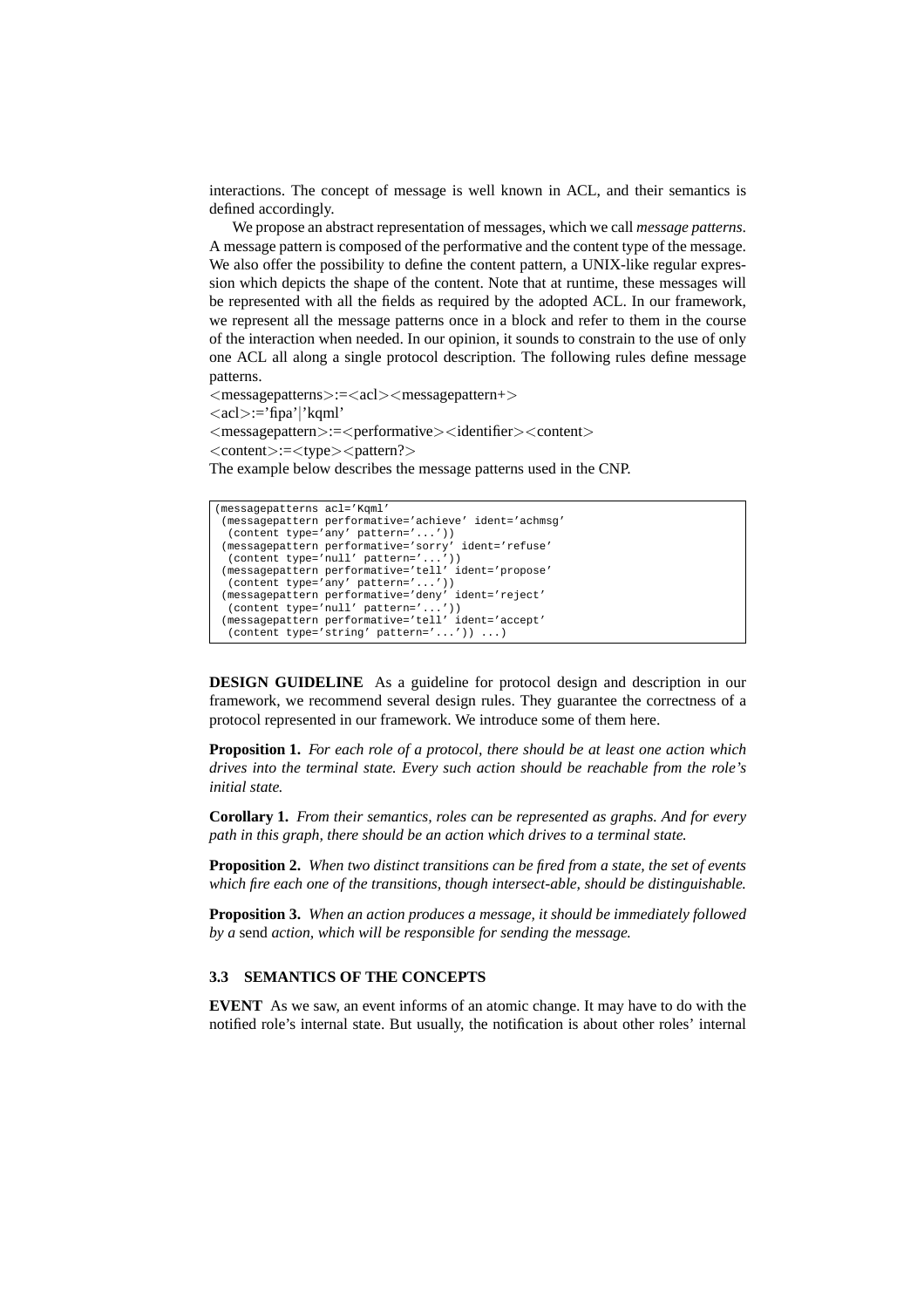state. Therefore, events are the grounds for roles coordination. Due to space constraints, we only discuss the semantics of two types of events in this section.

*change*: this event type notifies of a change of the value of a variable. Let  $v$  be this variable, *change(v)* denotes this event. In order to define the semantics of our concepts, we introduce some expressions in a meta-language, which we call primitives. These primitives are functions and predicates. *value* is one of these primitives (actually a function). It returns the value of a data at a given time. Let  $T$  be the time space, and d and t a data and a time respectively ( $t \in \mathcal{T}$ ),  $Value(d, t)$  denotes this function. Value(d, t) =  $\emptyset$  means that the data d does not exist yet at time t. We interpret the *change* event as follows:  $\exists$  ( $t_1, t_2$ )  $\in$   $\mathcal{T} \times \mathcal{T}$  :

 $(t_1 \neq t_2) \wedge$  (Value $(v, t_1) \neq \emptyset$ )  $\wedge$  (Value $(v, t_1) \neq$  Value $(v, t_2)$ )

*endprotocol*: this event type notifies of the end of the current interaction. For each role, all the phases have either completed or are unreachable. Also any global action of each role is either already executed or unreachable. A phase is unreachable if none of its actions is reachable. Actually, if the initial action is unreachable, the phase it belongs to will also be unreachable. Again, we introduced three new primitives: *Follow*, *Executed* and *Unreachable*. *Follow* is a function which returns all the immediate successors of a phase. Let  $p_1$  and  $p_2$  be two phases,  $p_1$  immediately follows  $p_2$ , if any of the input events of the initial action of  $p_1$  refers to a prior event generated by one of the actions (usually the last one) of  $p_2$ . *Unreachable* is a predicate which means that the required conditions for the execution of an action do not hold. Therefore, this action cannot be executed. Finally, *Executed* is a predicate which means that an action has already been executed. Let  $P_r$  be the set of phases and  $A_{p_{kr}}$  the set of executable actions for phase  $p_{kr}$  in a role r. Let also  $A_{G_r}$  be the set of global actions for role r. We interpret the *endprotocol* event as follows: $\forall r \in \mathcal{R}, \forall a_{\alpha} \in A_{G_r},$ 

 $(\text{Unreachable}(a_{\alpha}) \vee \text{Executed}(a_{\alpha})) \wedge (\forall p_{kr} \in P_r, \text{ (Follow}(p_{kr})) = \emptyset) \vee (\forall a_i \in A_{p_{kr}}, \text{Unreachable}(a_i)))$ 

**ACTION** Actions are executed when events occur. And once executed, they may produce some new change in the MAS. Events are therefore considered as *Pre* and *Post* conditions for actions' execution. Here again, we only discuss the semantics of the *append* and *send* action categories.

Let  $\mathcal E$  be the set of all the event types we consider in our framework. We define  $\mathcal E'$ as a subset of  $\mathcal{E}$ :  $\mathcal{E}' = \mathcal{E} - \{endphase, endprotocol\}.$ 

*append*: this action adds a data to a collection. Let  $a_i$  be such an action,

Pre =  $\bigvee_j e_j$ , where  $e_j \in \mathcal{E}'$  $\text{Post} = \bigvee_{j} e_j, \exists k \ e_k =' change' \land (\exists (t_1, t_2) \in \mathcal{T} \times \mathcal{T}, \exists d, v \in args(a_i)),$  $(t_1 < t_2) \wedge (isElement(v, d, t_1) = false) \wedge (isElement(v, d, t_2)))$ 

*isElement()* is a predicate which returns true when a data belongs to a collection at a given time. *args()* returns the arguments of an action.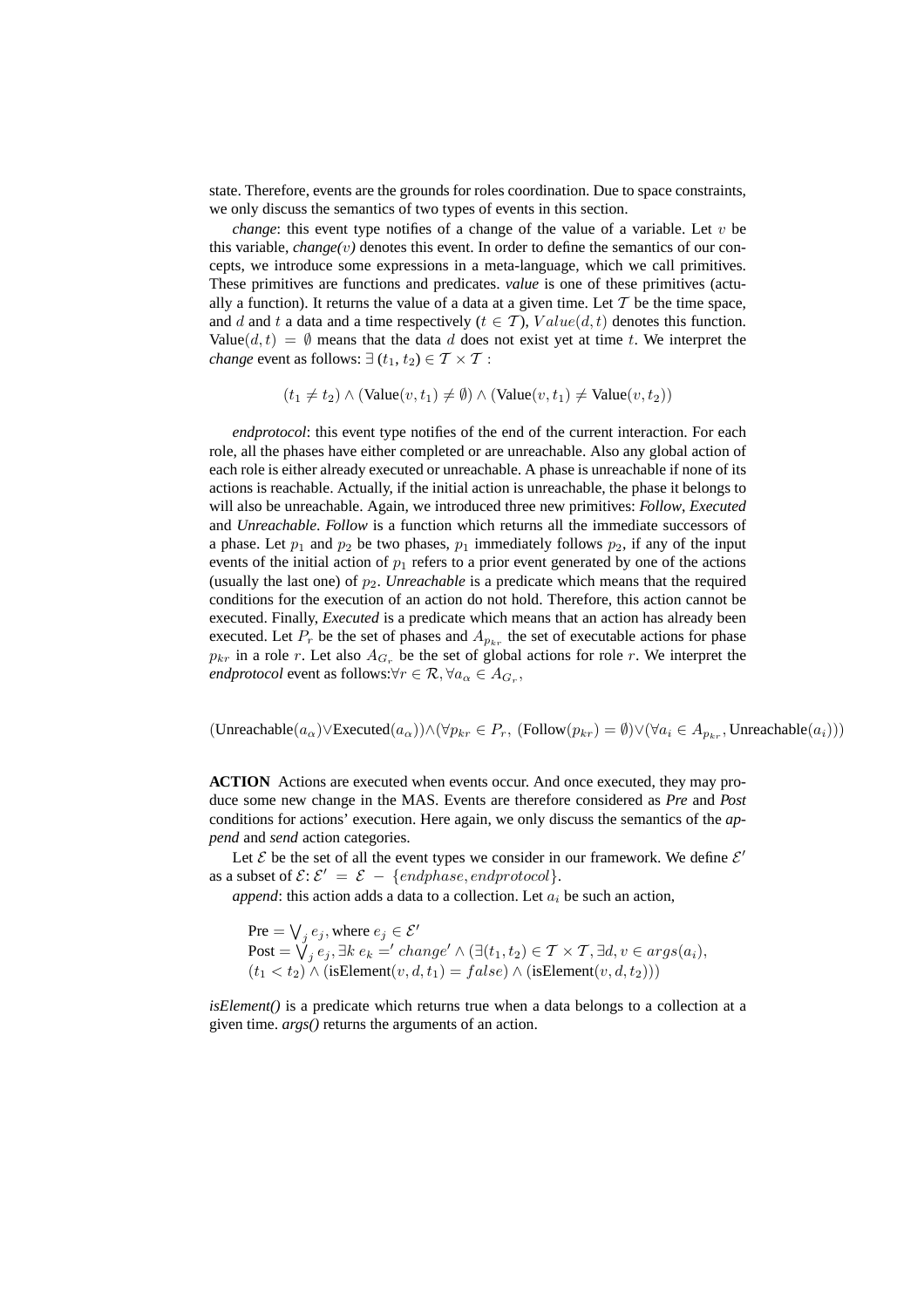*send*: this action sends a message. It is effective both at the sender and the receiver sides. Let  $a_i$  be such an action. We interpret it as follows: at the sender side:

Pre = 
$$
\bigvee_j e_j
$$
, where  $\forall m_j \in arguments(a_i), \exists k, e_k = messagecontent(m_j)$   
Post =  $(Trans(m_j) = true)$ 

at the receiver side:

$$
\begin{aligned} \text{Pre} &= \emptyset \\ \text{Post} &= \bigvee_j e_j', \text{where } \forall m_j \in arguments(a_i), \exists! \ k, e_k' = \text{reception}(m_j) \end{aligned}
$$

ACL usually define the semantics of their performatives by considering the belief and intention of the agents exchanging (sender and receiver) these performatives. This approach is useful to show the effect of a message exchange both at the sender and the receiver sides. In our framework, we adopt a similar approach when an action produces or handles a message. We use the knowledge the agent performing this action has with respect to the message. Hence, we introduce a new predicate,  $Know(\phi, a_{\alpha})$ , which we set to true when the agent  $a<sub>a</sub>$  has the knowledge  $\phi$ . Know is added to the post conditions of the action when the latter produces a message. It is rather added to the pre conditions of the action when it handles a message. Note that  $\phi$  is the (propositional) content of the message. Moreover, when an action ends up a phase or the whole protocol, its Post condition is extended with the *endphase* and *endprotocol* events respectively.

**PHASE** The semantics of a phase is that of a collection of actions sharing some causality relation. The direct links between actions of a phase are augmented with a causality relation introduced by events. We note  $\mathbf{p_h} \stackrel{\text{\tiny def}}{=} <\mathbf{A}, \prec>,$  where  $\mathbf{A}$  is a set of actions and  $\prec$  a causality relation which we define as follows ( $|A|$  is the cardinality of A):  $\forall \mathbf{a}_i, \mathbf{a}_j \in \mathbf{A}, \mathbf{a}_i \neq \mathbf{a}_j, \mathbf{a}_i \prec \mathbf{a}_j \Longleftrightarrow |\mathbf{A}| > 1 \ \land \ \exists e \in Post(\mathbf{a}_i), e \in Pre(\mathbf{a}_j).$ 

**Proposition 4.** Let  $a_i$  and  $a_j$  be elements of  $P_h$ , such that  $a_i$  always precedes  $a_j$ ,

 $(a_i \prec a_j) \vee (\exists a_p, \ldots, a_k, a_i \prec a_p \ldots \prec a_k \prec a_j)$ 

**ROLE** An event generated at the end of a phase can be referred to in other phases. Thus, the causality relation between actions of phases can be extended to interpret roles. We consider a role as a labelled transition system having some intrinsic properties.  $\mathbf{r} \stackrel{\text{\tiny def}}{=} <\mathbf{\Theta_r}, \mathbf{S}, \mathbf{\Lambda}, \longrightarrow> \text{where:}$ 

- $-\Theta_r$  are the intrinsic properties of the role;
- **–** S is a finite set of states;
- $-\Lambda$  contains transitions labels. These are the actions the role performs while running;
- $\textbf{-}\longrightarrow$  ⊆ **S** × **Λ** × **S** is a transition function.

As an illustration, we give part of the semantics of the initiator role of the CNP, which we call  ${\bf r_{0}}.{\bf r_{0}}=<\bf \Theta_{r_{0}},S,\Lambda,\longrightarrow>$ , with:

 $- \Theta_{\mathbf{r}_0} =' cardinality = 1 \wedge isInitiator = true \dots';$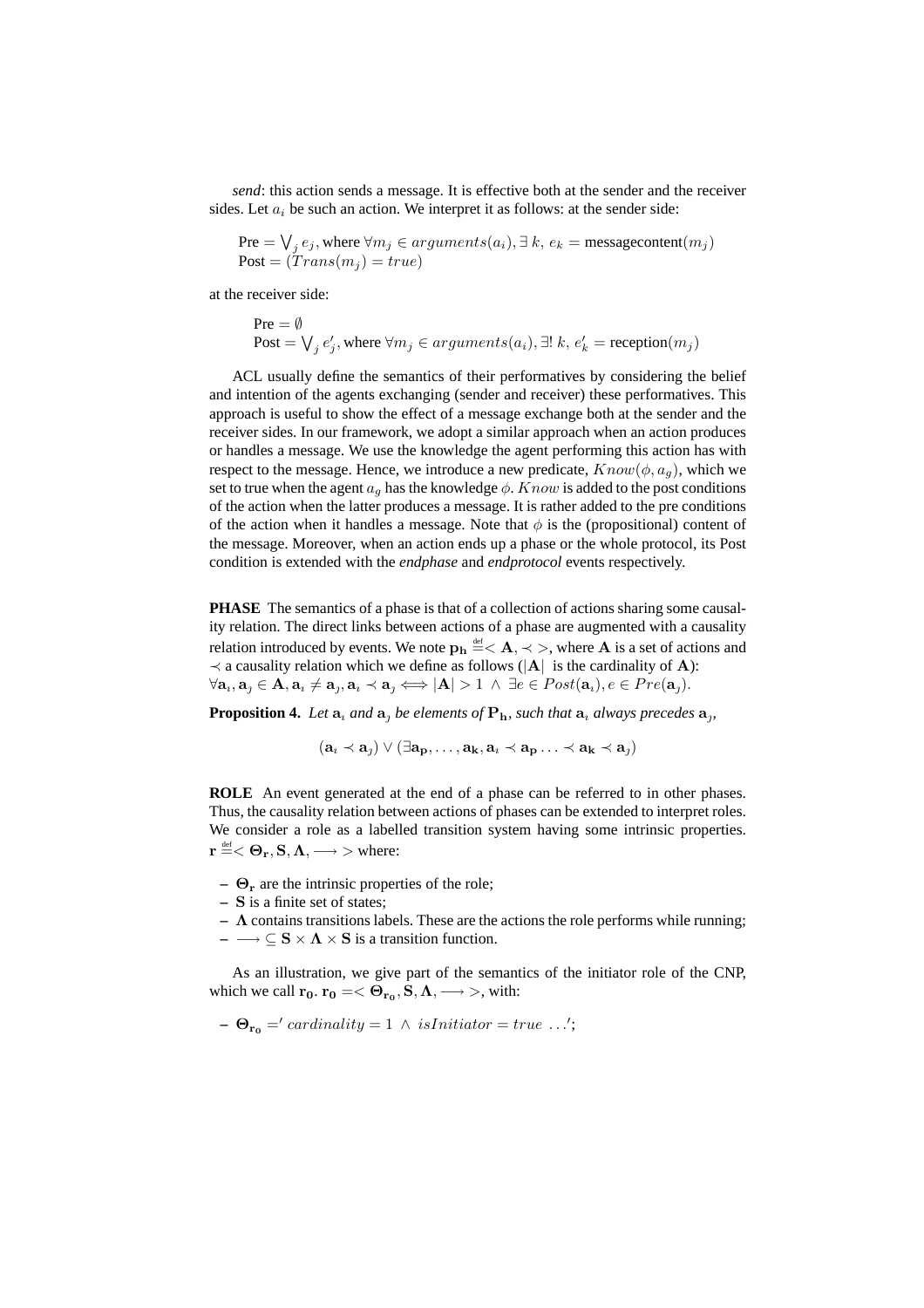- $-$  S = {S<sub>0</sub>, S<sub>1</sub>, S<sub>2</sub>, S<sub>3</sub>, S<sub>4</sub>, S<sub>5</sub>, S<sub>6</sub>, S<sub>7</sub>, S<sub>8</sub>, S<sub>9</sub>, S<sub>10</sub>, S<sub>11</sub>};
- $-\Lambda = \{a_0, a_1, a_2, a_3, a_4, a_5, a_6, a_7\};$
- $\longrightarrow = \{ (\mathbf{S_0}, \mathbf{a_0}, \mathbf{S_1}), (\mathbf{S_1}, \mathbf{send}_{[m_0]}, \mathbf{S_2}), (\mathbf{S_2}, \mathbf{a_1}, \mathbf{S_7}), (\mathbf{S_2}, \mathbf{a_2}, \mathbf{S_3}), (\mathbf{S_3}, \mathbf{a_4}, \mathbf{S_4}), (\mathbf{S_4}, \mathbf{a_3}, \mathbf{S_5}),$  $(S_5, send_{[m_3]}, S_{11}), (S_5, send_{[m_4]}, S_6), (S_6, a_5, S_8), (S_6, a_6, S_9), (S_6, a_7, S_{10})\}$

 $m_0$ ,  $m_3$  and  $m_4$  belong to the set of messages exchanged during the protocol.

**PROTOCOL** The semantics of a protocol is a combination of the semantics of its intrinsic properties, that of each role and finally the semantics of the coordination mechanism. Recall that the coordination mechanism, in our case, is the sequence of message exchanges. The sequence of messages actually exchanged during the interaction is known only at runtime. This raises up one of the limitations of the work concerned with agent interaction protocols semantics. They usually proposed *a priori* semantics for protocols. However, as protocols generally offer several possible exchange sequences, several possible semantics may coexist for an interaction based on a protocol. [8] proposed *a posteriori* semantics through a platform called *Protocol Operational Semantics (POS)*. We build on this platform and adopt *a posteriori* semantics for protocols in our framework. Two main reasons account for such an approach. Firstly, the messages exchange sequence can be mapped to a graph of possibilities for exchanged messages. Therefore, the semantics of an interaction based on this protocol consists of a path in this graph. Secondly, the semantics of communicative acts defined in ACL is not enough to define the semantics of a protocol. The executed actions' semantics should also be included. However, apart from send actions, all the other actions can only have general characterisation before the execution of the interaction. A more precise semantics of these actions can only be known at runtime.

As an illustration, let us assume that the semantics of each role of the CNP is known, we define that of the whole protocol as follows.  $p = < \Theta, R, M, \Omega >$ , where  $R = {r_0, r_1}$  and  $M = {m_0, m_1, \ldots m_7}$ .  $m_0$  corresponds to cfp,  $m_1$  corresponds to refuse, etc. (see Fig. 2).  $\Omega = \Omega_1 |\Omega_2 |\Omega_3 |\Omega_4 |\Omega_5 |\Omega_6 |\Omega_6$ .  $\Omega_6$  is the case where everything went correctly and the participant notifies the initiator of the correct performance of the task.  $\Omega_6 = \langle r_0 \frac{m_0}{a_0} r_1, r_1 \frac{m_2}{a_8, m_0} r_0, r_0 \frac{m_3}{a_3, m_2} r_1, r_1 \frac{m_7}{a_{10}, m_4} r_0 \rangle$ 

### **4 PROPERTIES**

#### **4.1 LIVENESS**

**Proposition 5.** *For every role of a protocol, events will always occur and fire some transition until the concerned role enters a terminal state.*

*Proof.* Each role is a transition system. And from the description of transition systems, unless an error occurs, an event will always occur and require to fire a transition until the role enters a terminal state, where the execution stops.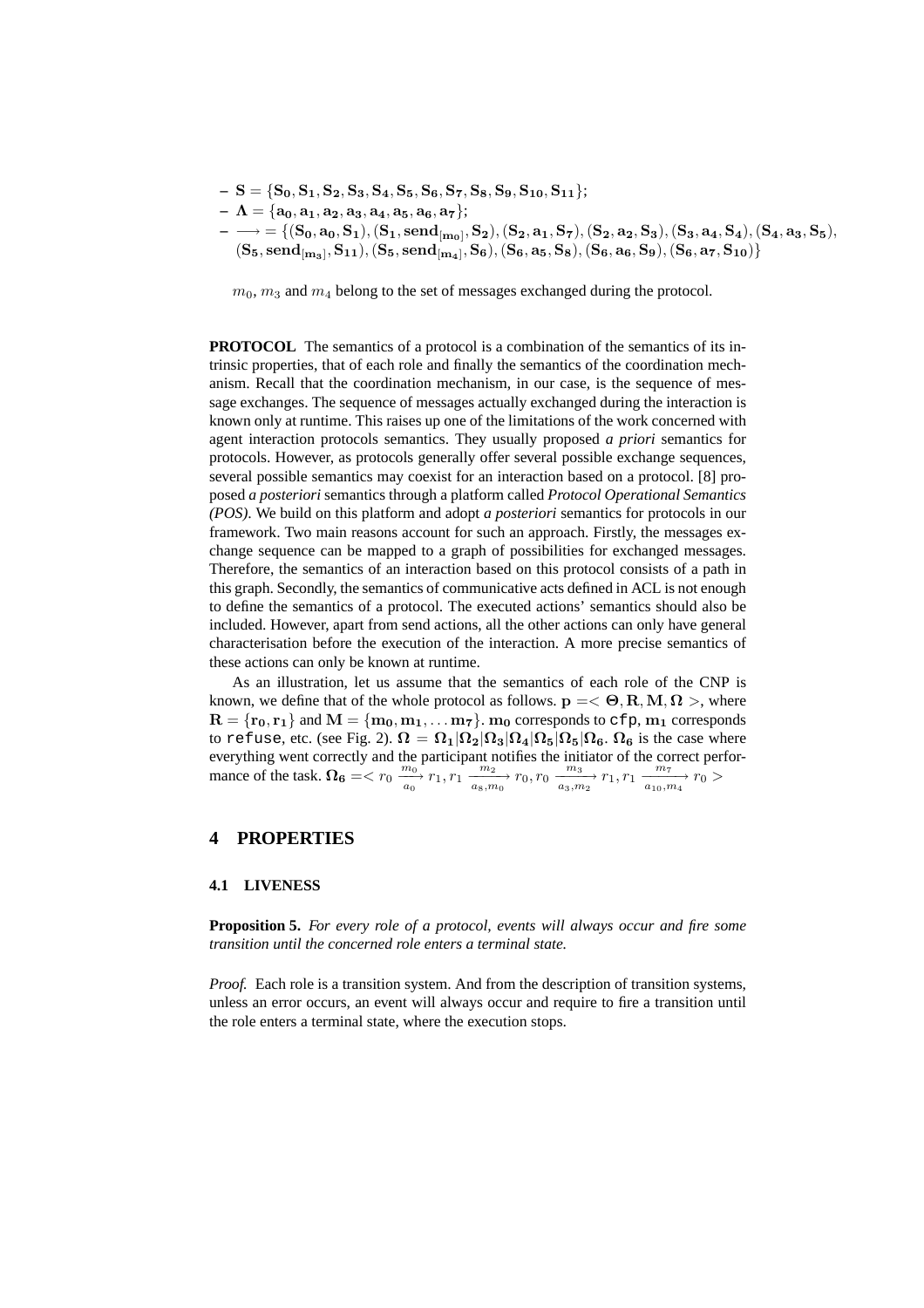#### **4.2 SAFETY**

We consider two safety properties: *consistent messages exchange* and *Unambiguous protocol execution*.

**Proposition 6. Consistent messages exchange** *Messages exchange is consistent in our framework. Precisely, any message a role sends is received and handled at least by one role. By the same token, any message a role receives has a sender (generally another role).*

*Proof.* We prove both parts of the proposition.

- 1. The sequence of message exchanges  $\Omega$  is described as follows:  $\Omega = \langle r_0 \xrightarrow{m_0} r_1, r_1 \xrightarrow{m_2} r_0, \ldots \rangle$ . This representation shows that any message  $\frac{m_0}{a_0}$   $r_1, r_1 \xrightarrow[a_8, m_0]{m_2}$ sent is received and handled by at least one role.
- 2. Any received message has been generated elsewhere, since its identifier exists. Additionally, from proposition 3, any message generated is automatically sent. Hence, any message received is sent by a role.

**Proposition 7. Unambiguous protocol execution** *For each action a role can take, there is an unambiguous set of events which fire its execution.*

*Proof.* The proof follows from the direct application of proposition 2 and is omitted here because of space constraints.

#### **4.3 TERMINATION**

**Proposition 8.** *Each role of a protocol represented in our framework always terminates.*

*Proof.* From Proposition 1, each role has at least an action which brings that role to a terminal state. Once this terminal state is reached, the interaction stops for the concerned role. When all the roles enter a terminal state, the whole interaction definitely stops.

This proof is insufficient when there are several alternatives or loops in the protocol. Corollary 1 addresses this case. Actually, only one path of the graph (with respect to the transition system) corresponding to the current role will be explored. And as this path ends up with an action driving to a terminal state, the role will terminate.

## **5 CONCLUSION**

We believe that a special care is needed in representing generic protocols, since only partial information can be provided for them. Therefore, We developed a framework to represent generic protocols for agent interactions. Our framework puts forth the description of the actions performed by the agents during interactions, and hence highlights their behaviour during protocols execution. In this, we depart from the usual protocol representation formalisms which only focus on exchanged messages descriptions. Our framework is based on a graphical formalism, AUML. It is formal, at least as expressive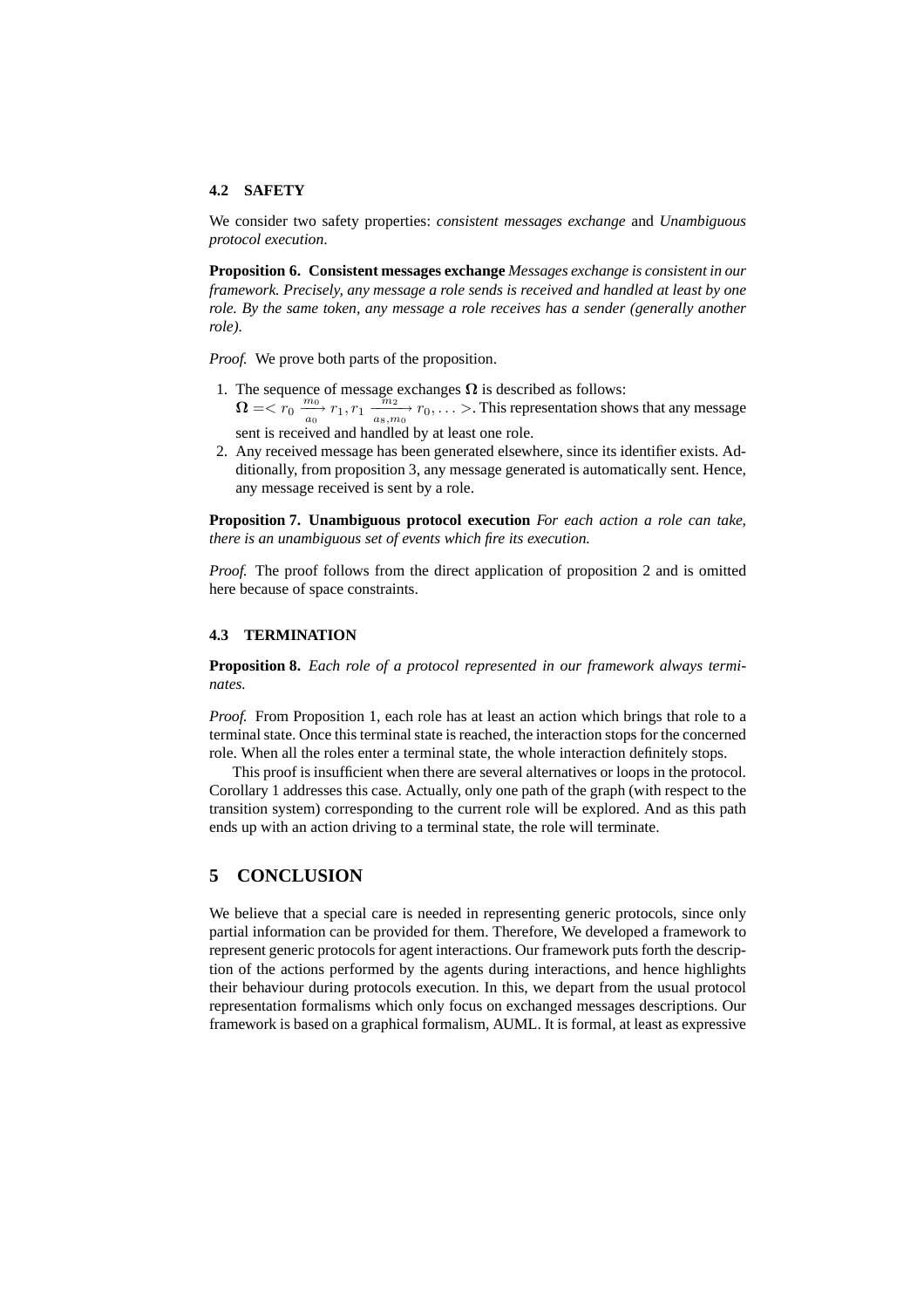as AUML (and its extensions) and of practical use. As we discussed in the paper, this framework has been used to address issues in agent interaction design.

Since actions in generic protocols can be described only in a general way, a more precise description of these actions is dependent on the architecture of the agent about to perform them in the context of an interaction. This is usually done by hand by agent designers when they have to configure agent interaction models. Doing such a configuration by hand may lead to inconsistent message exchange in an heterogeneous MAS. We address this issue by developing some mechanisms to automatically carry this configuration out. These mechanisms consist of looking for similarities between the functionalities from agent architecture and actions of protocols. These mechanisms are presented in [12].

Protocol selection is another issue we faced while designing agent interactions based on generic protocols. Usually, agent designers select the protocols their agents will use to interact during the performance of collaborative tasks. But this static protocol selection severely limits interaction in open and heterogeneous MAS. Thus, we developed some mechanisms to enable agents to dynamically select the protocol they will use to interact. These mechanisms require some reasoning about the specifications of the protocols. Again, we used this framework, since it enables us to reason about the mandatory coordination mechanisms for the performance of collaborative tasks. We described part of the mechanisms we proposed in [11].

## **References**

- 1. B. Bauer and J. Odell. UML 2.0 and Agents: How to Build Agent-based Systems with the new UML Standard. *Journal of Engineering Applications of Artificial Intelligence*, 18:141– 157, 2005.
- 2. G. Casella and V. Mascardi. From AUML to WS-BPEL. Technical report, Computer Science Department, University of Genova, Italy, 2001.
- 3. T. Doi, Y. Tahara, and S. Honiden. IOM/T: an Interaction Description Language for Multiagent Systems. In *Proceedings of the International Conference on Autonomous Agents and Multiagent Systems (AAMAS)*, pages 778–785, 2005.
- 4. M. Esteva, J. A. Rodriguez, C. Sierra, P. Garcia, and J. L. Arcos. On the Formal Specification of Electronic Institutions. In *Agent-mediated Electronic Commerce (The European AgentLink Perspective)*. 2001.
- 5. FIPA. FIPA Communicative Act Library Specification. Technical report, Foundation for Intelligent Physical Agents, 2001.
- 6. M. Greaves, H. Holmback, and J. Bradshaw. Waht is a Conversation Policy? In *Proceedings of the Workshop on Specifying and Implementing Conversation Policies, Autonomous Agents 1999*, 1999.
- 7. G.J. Holzmann. The Model Checker Spin. *IEEE Transactions on Software Engineering*, 23:279–295, 1997.
- 8. J-L Koning and P-Y Oudeyer. Introduction to POS: A Protocol Operational Semantics. *International Journal on Cooperative Information Systems*, 10(1 2):101–123, 2001. Special Double Issue on Intelligent Information Agents: Theory and Applications.
- 9. Y. Labrou and T. Finin. A proposal for a new KQML Specification. Technical report, University of Maryland Baltimore County (UMBC), 1997.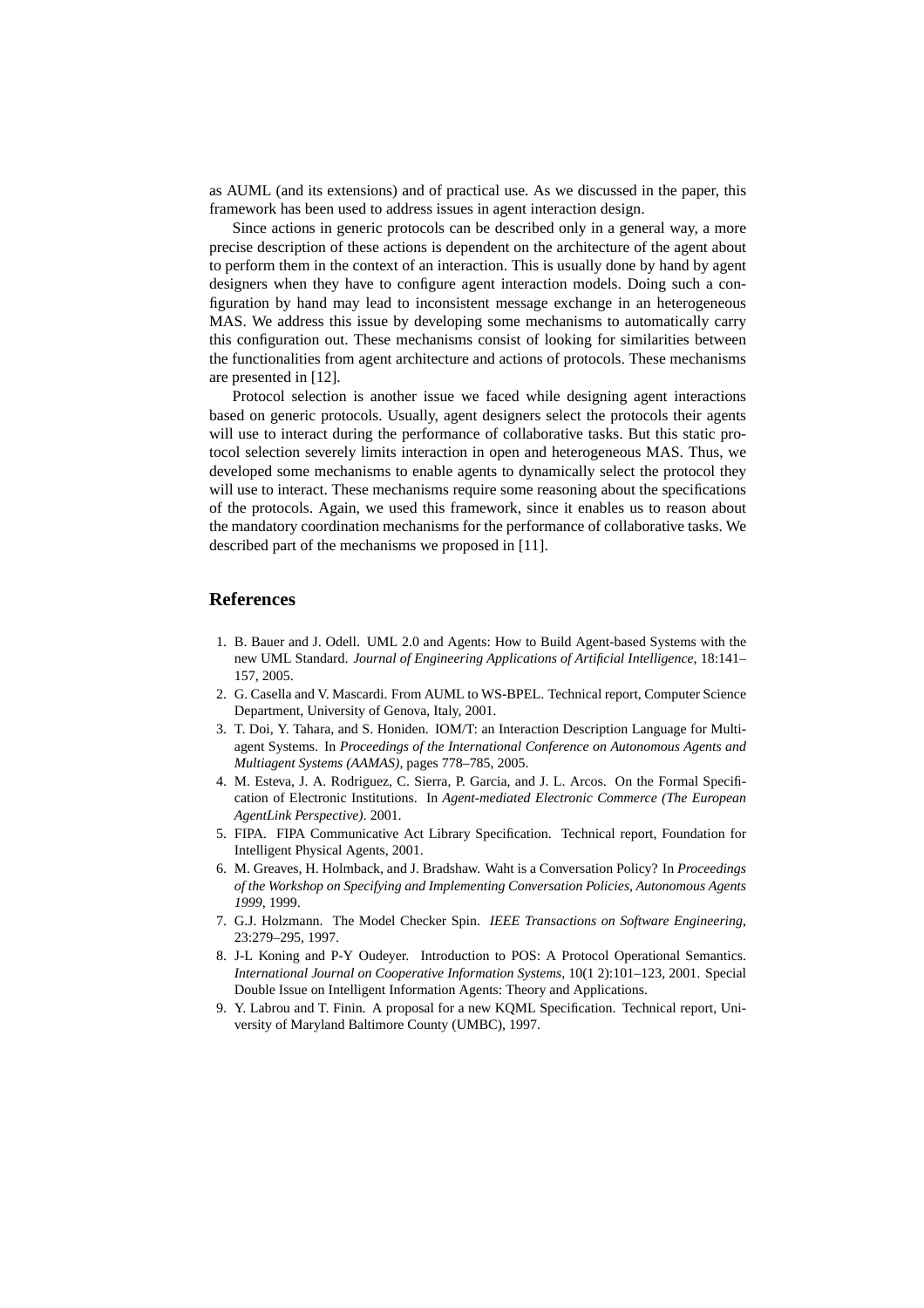- 10. S. Paurobally, J. Cunningham, and N. R. Jennings. A Formal Framework for Agent Interaction Semantics. In *Proceedings. 4th International Joint Conference on autonomous Agents and Multi-Agent Systems*, pages 91–98, Utrecht, The Netherlands, 2005.
- 11. J. G. Quenum and S. Aknine. A Dynamic Joint Protocols Selection Method to Perform Collaborative Tasks. In P. Petta M. Pechoucek and L.Z. Varga, editors, *4th International Central and Eastern European Conference on Multi-Agent Systems (CEEMAS 2005)*, LNAI 3690, pages 11–20, Budapest, Hungary, September 2005. Springer Verlag.
- 12. J. G. Quenum, A. Slodzian, and S. Aknine. Automatic Derivation of Agent Interaction Model from Generic Interaction Protocols. In P. Giorgini, J. P. Muller, and J. Odell, editors, *Proceedings of the Fourth International Workshop on Agent-Oriented Software Engineering*. Springer Verlag, 2003.
- 13. G. Smith. The Contract Net Protocol: High-level Communication and Control in a Distributed Problem Solver. *IEEE Trans. on Computers*, 29(12):1104–1113, 1980.
- 14. C. Walton. Multi-agent Dialogue Protocols. In *Proceedings of the Eight Int. Sympossium on Artificial Intelligence and Mathematics*, 2004.
- 15. M. Winikoff. Towards Making Agent UML Practical: A Textual Notation and Tool. In *Proc. of the First Int. Workshop on Integration of Software Engineering and Agent Technology (ISEAT)*, 2005.

## **A EBNF Grammar**

```
<protocol>:=<protproperties><roles><messagepatterns>
<protdescriptors>:=<protdescriptors><protattributes><protkeywords?>
<protdescriptors>:=<identifier><title><location>
<protattributes>:=<class><participantcount><return>
<protocolkeywords>:=<protocolkeyword+>
<protocolkeyword>:="containsconcurrentroles"|"iterativeprocess"|
                 "incrementalprocess"|"subscriptionrequired"|
                 "alterableservicecontent"|"alterableproposalcontent"
 |"dividableservice"
<title>:=<word>
<class>:=<word>
<location>:=<locationheader><path>
<locationhearder>:="http://www."|"http://"|"file://"|"ftp://ftp."
<path>:=<directory+><word>''.''<word>
<directory>:=<word>
<participantcount>:=<digit+>|"n"
<return>:="operationresult"|"information"|"agentaddress"
<roles>:=<role><role>|<roles><role>
<messagepatterns>:=<acl><messagepattern+>
<role>:=<roleproperties><variables?><actions?><phases>
<roledescriptors>:=<roledescriptors><roleattributes><rolekeywords?>
<roledescriptors>:=<identifier><name>
<roleattributes>:=<cardinality><concurrentparticipants?>
<concurrentparticipantset>:=<identifier+>
<rolekeywords>:=<rolekeyword+>
<rolekeyword>:=<word>
```